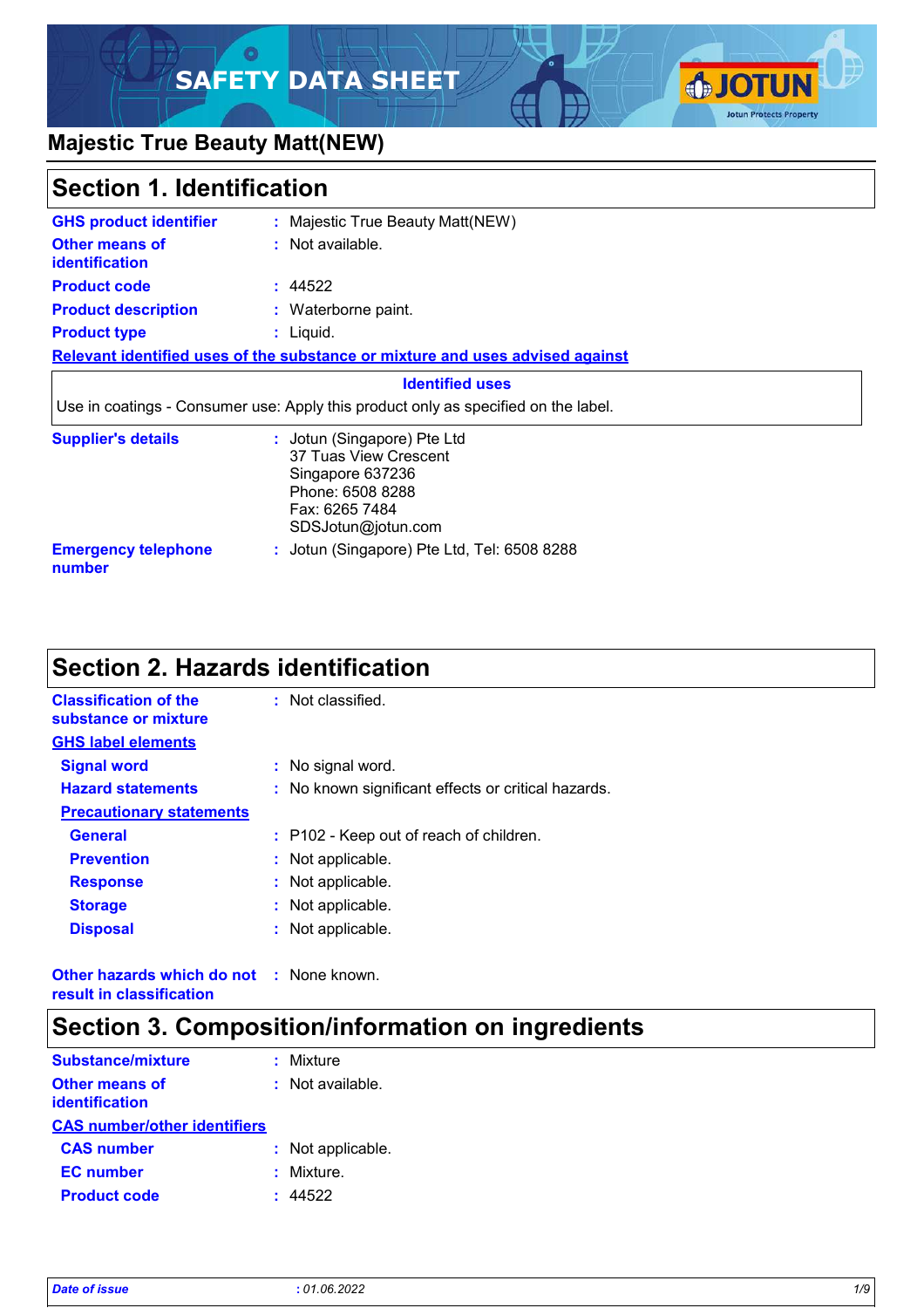### **Section 3. Composition/information on ingredients**

| <b>Ingredient name</b>                  | $\frac{9}{6}$ | <b>CAS number</b> |
|-----------------------------------------|---------------|-------------------|
| 3-iodo-2-propynyl butylcarbamate (IPBC) | < 0.1         | 55406-53-6        |
| Amines, rosin_                          | $-50.1$       | 61790-47-4        |
| C(M) T/MIT (3:1)                        | l<0.0025      | 55965-84-9        |

**There are no additional ingredients present which, within the current knowledge of the supplier and in the concentrations applicable, are classified as hazardous to health or the environment and hence require reporting in this section.**

**Occupational exposure limits, if available, are listed in Section 8.**

| <b>Chemical formula</b> | : Not applicable. |
|-------------------------|-------------------|
|                         |                   |

### **Section 4. First aid measures**

| <b>Description of necessary first aid measures</b>                                   |                                                                                                                                                                                                                                                                                                              |  |  |
|--------------------------------------------------------------------------------------|--------------------------------------------------------------------------------------------------------------------------------------------------------------------------------------------------------------------------------------------------------------------------------------------------------------|--|--|
| <b>Eye contact</b>                                                                   | : Immediately flush eyes with plenty of water, occasionally lifting the upper and lower<br>eyelids. Check for and remove any contact lenses. Get medical attention if irritation<br>occurs.                                                                                                                  |  |  |
| <b>Inhalation</b>                                                                    | : Remove victim to fresh air and keep at rest in a position comfortable for breathing.<br>Get medical attention if symptoms occur. In case of inhalation of decomposition<br>products in a fire, symptoms may be delayed. The exposed person may need to be<br>kept under medical surveillance for 48 hours. |  |  |
| <b>Skin contact</b>                                                                  | : Flush contaminated skin with plenty of water. Remove contaminated clothing and<br>shoes. Get medical attention if symptoms occur.                                                                                                                                                                          |  |  |
| <b>Ingestion</b>                                                                     | : Wash out mouth with water. If material has been swallowed and the exposed<br>person is conscious, give small quantities of water to drink. Do not induce vomiting<br>unless directed to do so by medical personnel. Get medical attention if symptoms<br>occur.                                            |  |  |
| Most important symptoms/effects, acute and delayed                                   |                                                                                                                                                                                                                                                                                                              |  |  |
| <b>Potential acute health effects</b>                                                |                                                                                                                                                                                                                                                                                                              |  |  |
| <b>Eye contact</b>                                                                   | : No known significant effects or critical hazards.                                                                                                                                                                                                                                                          |  |  |
| <b>Inhalation</b>                                                                    | : No known significant effects or critical hazards.                                                                                                                                                                                                                                                          |  |  |
| <b>Skin contact</b>                                                                  | : No known significant effects or critical hazards.                                                                                                                                                                                                                                                          |  |  |
| <b>Ingestion</b>                                                                     | : No known significant effects or critical hazards.                                                                                                                                                                                                                                                          |  |  |
| Over-exposure signs/symptoms                                                         |                                                                                                                                                                                                                                                                                                              |  |  |
| <b>Eye contact</b>                                                                   | : No specific data.                                                                                                                                                                                                                                                                                          |  |  |
| <b>Inhalation</b>                                                                    | : No specific data.                                                                                                                                                                                                                                                                                          |  |  |
| <b>Skin contact</b>                                                                  | : No specific data.                                                                                                                                                                                                                                                                                          |  |  |
| <b>Ingestion</b>                                                                     | : No specific data.                                                                                                                                                                                                                                                                                          |  |  |
| Indication of immediate medical attention and special treatment needed, if necessary |                                                                                                                                                                                                                                                                                                              |  |  |
| <b>Notes to physician</b>                                                            | : In case of inhalation of decomposition products in a fire, symptoms may be delayed.<br>The exposed person may need to be kept under medical surveillance for 48 hours.                                                                                                                                     |  |  |
| <b>Specific treatments</b>                                                           | : No specific treatment.                                                                                                                                                                                                                                                                                     |  |  |
| <b>Protection of first-aiders</b>                                                    | : No action shall be taken involving any personal risk or without suitable training.                                                                                                                                                                                                                         |  |  |
| See toxicological information (Section 11)                                           |                                                                                                                                                                                                                                                                                                              |  |  |

## **Section 5. Firefighting measures**

| <b>Extinguishing media</b>                           |                                                                                       |
|------------------------------------------------------|---------------------------------------------------------------------------------------|
| <b>Suitable extinguishing</b><br>media               | : Use an extinguishing agent suitable for the surrounding fire.                       |
| Unsuitable extinguishing<br>media                    | : None known.                                                                         |
| <b>Specific hazards arising</b><br>from the chemical | : In a fire or if heated, a pressure increase will occur and the container may burst. |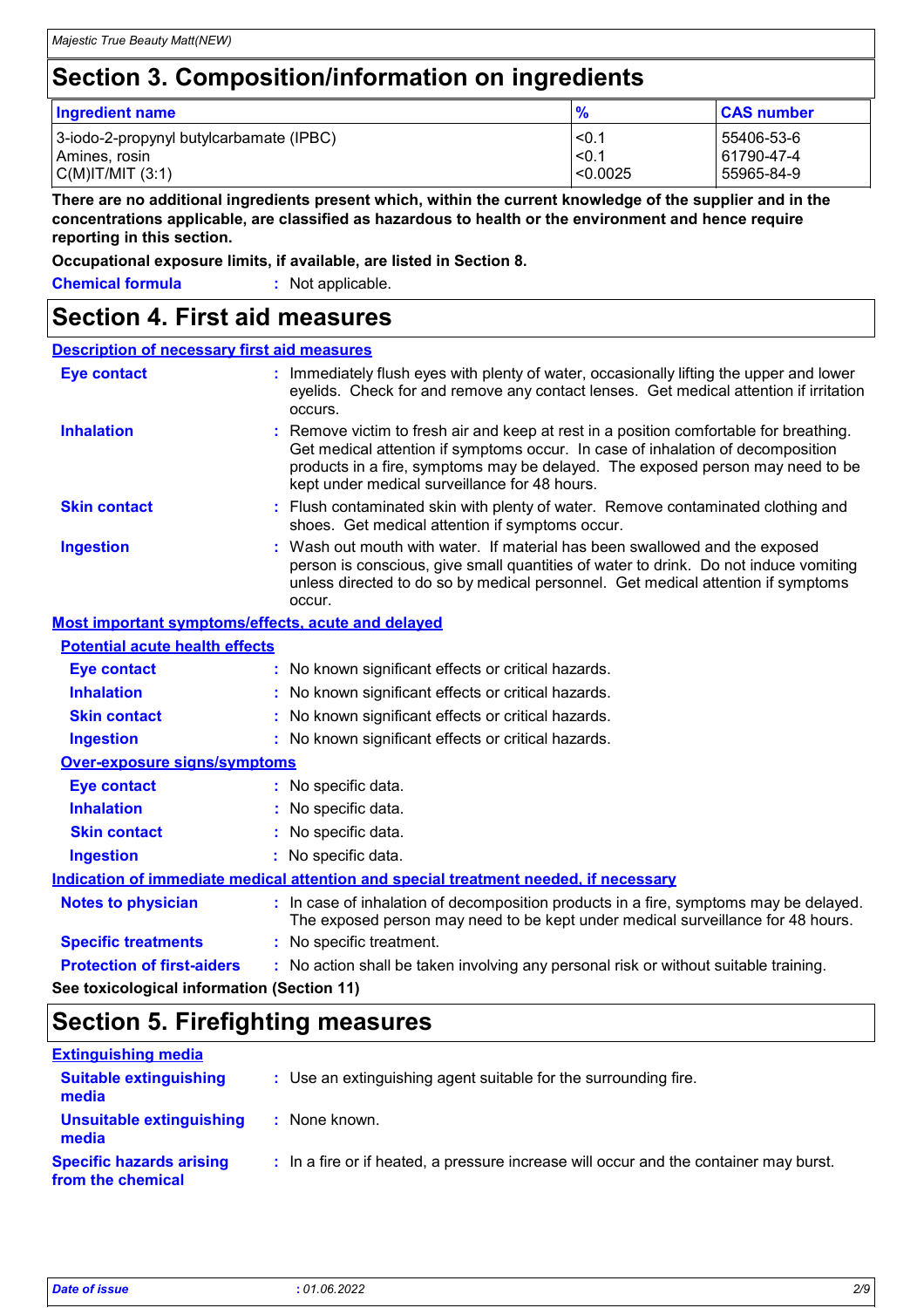### **Section 5. Firefighting measures**

| <b>Hazardous thermal</b><br>decomposition products       | : Decomposition products may include the following materials:<br>carbon dioxide<br>carbon monoxide<br>nitrogen oxides<br>metal oxide/oxides                                                         |
|----------------------------------------------------------|-----------------------------------------------------------------------------------------------------------------------------------------------------------------------------------------------------|
| <b>Special protective actions</b><br>for fire-fighters   | : Promptly isolate the scene by removing all persons from the vicinity of the incident if<br>there is a fire. No action shall be taken involving any personal risk or without<br>suitable training. |
| <b>Special protective</b><br>equipment for fire-fighters | : Fire-fighters should wear appropriate protective equipment and self-contained<br>breathing apparatus (SCBA) with a full face-piece operated in positive pressure<br>mode.                         |

### **Section 6. Accidental release measures**

| <b>Personal precautions, protective equipment and emergency procedures</b> |  |                                                                                                                                                                                                                                                                                                                                                                                                                                                                                                                                                                                             |  |  |
|----------------------------------------------------------------------------|--|---------------------------------------------------------------------------------------------------------------------------------------------------------------------------------------------------------------------------------------------------------------------------------------------------------------------------------------------------------------------------------------------------------------------------------------------------------------------------------------------------------------------------------------------------------------------------------------------|--|--|
| For non-emergency<br>personnel                                             |  | : No action shall be taken involving any personal risk or without suitable training.<br>Evacuate surrounding areas. Keep unnecessary and unprotected personnel from<br>entering. Do not touch or walk through spilt material. Put on appropriate personal<br>protective equipment.                                                                                                                                                                                                                                                                                                          |  |  |
|                                                                            |  | <b>For emergency responders</b> : If specialised clothing is required to deal with the spillage, take note of any<br>information in Section 8 on suitable and unsuitable materials. See also the<br>information in "For non-emergency personnel".                                                                                                                                                                                                                                                                                                                                           |  |  |
| <b>Environmental precautions</b>                                           |  | : Avoid dispersal of spilt material and runoff and contact with soil, waterways, drains<br>and sewers. Inform the relevant authorities if the product has caused environmental<br>pollution (sewers, waterways, soil or air).                                                                                                                                                                                                                                                                                                                                                               |  |  |
| <b>Methods and material for containment and cleaning up</b>                |  |                                                                                                                                                                                                                                                                                                                                                                                                                                                                                                                                                                                             |  |  |
| <b>Small spill</b>                                                         |  | : Stop leak if without risk. Move containers from spill area. Dilute with water and mop<br>up if water-soluble. Alternatively, or if water-insoluble, absorb with an inert dry<br>material and place in an appropriate waste disposal container. Dispose of via a<br>licensed waste disposal contractor.                                                                                                                                                                                                                                                                                    |  |  |
| <b>Large spill</b>                                                         |  | : Stop leak if without risk. Move containers from spill area. Prevent entry into sewers,<br>water courses, basements or confined areas. Wash spillages into an effluent<br>treatment plant or proceed as follows. Contain and collect spillage with non-<br>combustible, absorbent material e.g. sand, earth, vermiculite or diatomaceous earth<br>and place in container for disposal according to local regulations (see Section 13).<br>Dispose of via a licensed waste disposal contractor. Note: see Section 1 for<br>emergency contact information and Section 13 for waste disposal. |  |  |

# **Section 7. Handling and storage**

| <b>Precautions for safe handling</b>                                             |                                                                                                                                                                                                                                                                                                                                                                                                                                                                                                                                                                                     |
|----------------------------------------------------------------------------------|-------------------------------------------------------------------------------------------------------------------------------------------------------------------------------------------------------------------------------------------------------------------------------------------------------------------------------------------------------------------------------------------------------------------------------------------------------------------------------------------------------------------------------------------------------------------------------------|
| <b>Protective measures</b>                                                       | : Put on appropriate personal protective equipment (see Section 8).                                                                                                                                                                                                                                                                                                                                                                                                                                                                                                                 |
| <b>Advice on general</b><br>occupational hygiene                                 | : Eating, drinking and smoking should be prohibited in areas where this material is<br>handled, stored and processed. Workers should wash hands and face before<br>eating, drinking and smoking. Remove contaminated clothing and protective<br>equipment before entering eating areas. See also Section 8 for additional<br>information on hygiene measures.                                                                                                                                                                                                                       |
| <b>Conditions for safe storage,</b><br>including any<br><b>incompatibilities</b> | : Store in accordance with local regulations. Store in original container protected<br>from direct sunlight in a dry, cool and well-ventilated area, away from incompatible<br>materials (see Section 10) and food and drink. Keep container tightly closed and<br>sealed until ready for use. Containers that have been opened must be carefully<br>resealed and kept upright to prevent leakage. Do not store in unlabelled containers.<br>Use appropriate containment to avoid environmental contamination. See Section 10<br>for incompatible materials before handling or use. |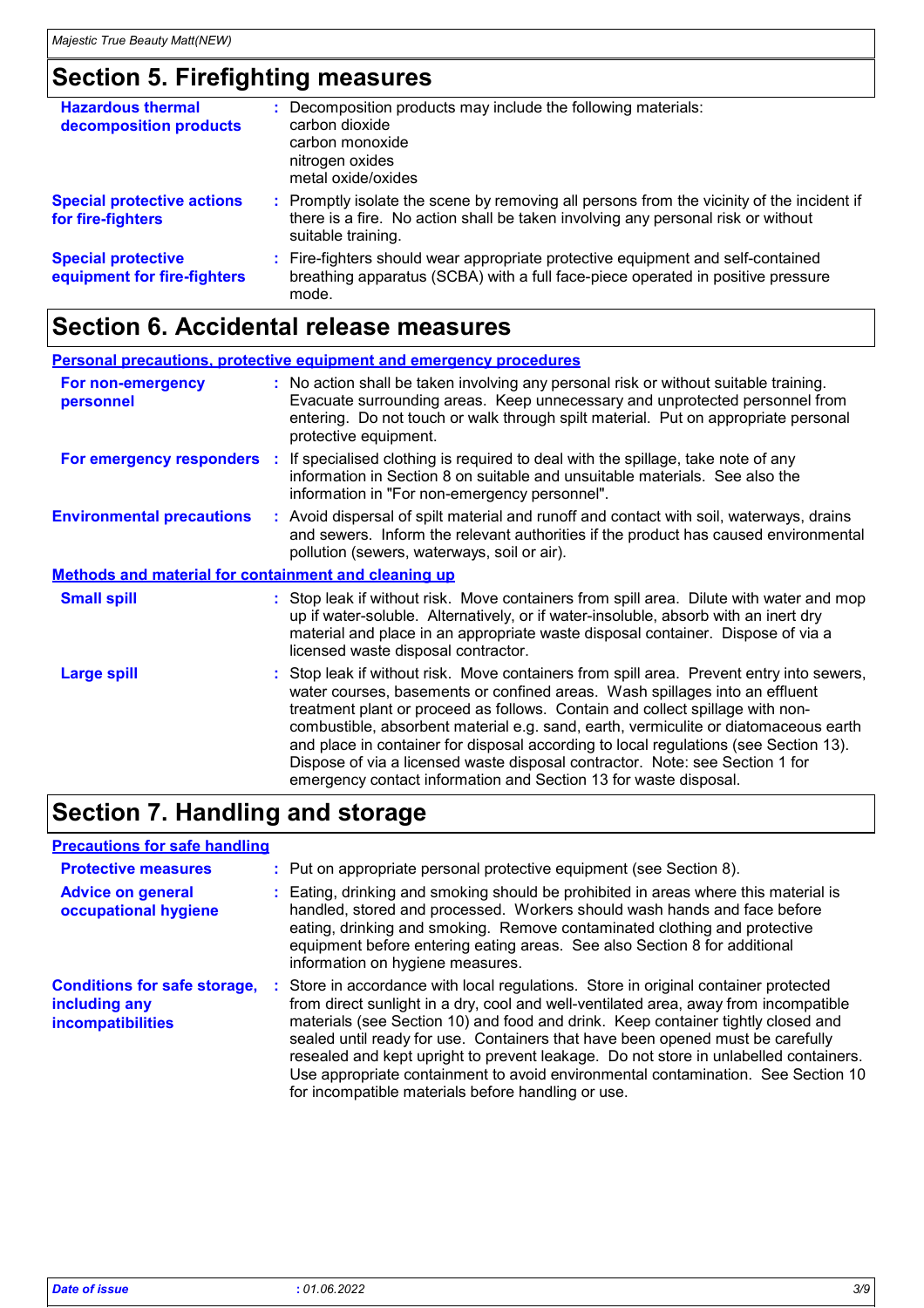# **Section 8. Exposure controls/personal protection**

| <b>Control parameters</b>                         |                                                                                                                                                                                                                                                                                                                                                                                                                                                                                                                                                                                                                                                                                                                                                                                                                                                                                                                                                                                                                                                                                                                                                                                                                                                                                                                                                                                                                                                        |
|---------------------------------------------------|--------------------------------------------------------------------------------------------------------------------------------------------------------------------------------------------------------------------------------------------------------------------------------------------------------------------------------------------------------------------------------------------------------------------------------------------------------------------------------------------------------------------------------------------------------------------------------------------------------------------------------------------------------------------------------------------------------------------------------------------------------------------------------------------------------------------------------------------------------------------------------------------------------------------------------------------------------------------------------------------------------------------------------------------------------------------------------------------------------------------------------------------------------------------------------------------------------------------------------------------------------------------------------------------------------------------------------------------------------------------------------------------------------------------------------------------------------|
| <b>Occupational exposure limits</b>               |                                                                                                                                                                                                                                                                                                                                                                                                                                                                                                                                                                                                                                                                                                                                                                                                                                                                                                                                                                                                                                                                                                                                                                                                                                                                                                                                                                                                                                                        |
| None.                                             |                                                                                                                                                                                                                                                                                                                                                                                                                                                                                                                                                                                                                                                                                                                                                                                                                                                                                                                                                                                                                                                                                                                                                                                                                                                                                                                                                                                                                                                        |
| <b>Appropriate engineering</b><br><b>controls</b> | : Good general ventilation should be sufficient to control worker exposure to airborne<br>contaminants.                                                                                                                                                                                                                                                                                                                                                                                                                                                                                                                                                                                                                                                                                                                                                                                                                                                                                                                                                                                                                                                                                                                                                                                                                                                                                                                                                |
| <b>Environmental exposure</b><br>controls         | : Emissions from ventilation or work process equipment should be checked to ensure<br>they comply with the requirements of environmental protection legislation. In some<br>cases, fume scrubbers, filters or engineering modifications to the process<br>equipment will be necessary to reduce emissions to acceptable levels.                                                                                                                                                                                                                                                                                                                                                                                                                                                                                                                                                                                                                                                                                                                                                                                                                                                                                                                                                                                                                                                                                                                        |
| <b>Individual protection measures</b>             |                                                                                                                                                                                                                                                                                                                                                                                                                                                                                                                                                                                                                                                                                                                                                                                                                                                                                                                                                                                                                                                                                                                                                                                                                                                                                                                                                                                                                                                        |
| <b>Hygiene measures</b>                           | : Wash hands, forearms and face thoroughly after handling chemical products, before<br>eating, smoking and using the lavatory and at the end of the working period.<br>Appropriate techniques should be used to remove potentially contaminated clothing.<br>Wash contaminated clothing before reusing. Ensure that eyewash stations and<br>safety showers are close to the workstation location.                                                                                                                                                                                                                                                                                                                                                                                                                                                                                                                                                                                                                                                                                                                                                                                                                                                                                                                                                                                                                                                      |
| <b>Eye/face protection</b>                        | : Safety eyewear complying to EN 166 should be used when a risk assessment<br>indicates this is necessary to avoid exposure to liquid splashes, mists, gases or<br>dusts. If contact is possible, the following protection should be worn, unless the<br>assessment indicates a higher degree of protection: safety glasses with side-<br>shields.                                                                                                                                                                                                                                                                                                                                                                                                                                                                                                                                                                                                                                                                                                                                                                                                                                                                                                                                                                                                                                                                                                     |
| <b>Skin protection</b>                            |                                                                                                                                                                                                                                                                                                                                                                                                                                                                                                                                                                                                                                                                                                                                                                                                                                                                                                                                                                                                                                                                                                                                                                                                                                                                                                                                                                                                                                                        |
| <b>Hand protection</b>                            | : There is no one glove material or combination of materials that will give unlimited<br>resistance to any individual or combination of chemicals.<br>The breakthrough time must be greater than the end use time of the product.<br>The instructions and information provided by the glove manufacturer on use,<br>storage, maintenance and replacement must be followed.<br>Gloves should be replaced regularly and if there is any sign of damage to the glove<br>material.<br>Always ensure that gloves are free from defects and that they are stored and used<br>correctly.<br>The performance or effectiveness of the glove may be reduced by physical/<br>chemical damage and poor maintenance.<br>Barrier creams may help to protect the exposed areas of the skin but should not be<br>applied once exposure has occurred.<br>Wear suitable gloves tested to EN374.<br>Recommended, gloves(breakthrough time) > 8 hours: nitrile rubber, neoprene, PVC<br>May be used, gloves(breakthrough time) 4 - 8 hours: polyvinyl alcohol (PVA), 4H<br>For right choice of glove materials, with focus on chemical resistance and time of<br>penetration, seek advice by the supplier of chemical resistant gloves.<br>The user must check that the final choice of type of glove selected for handling this<br>product is the most appropriate and takes into account the particular conditions of<br>use, as included in the user's risk assessment. |
| <b>Body protection</b>                            | : Personal protective equipment for the body should be selected based on the task<br>being performed and the risks involved and should be approved by a specialist<br>before handling this product.                                                                                                                                                                                                                                                                                                                                                                                                                                                                                                                                                                                                                                                                                                                                                                                                                                                                                                                                                                                                                                                                                                                                                                                                                                                    |
| <b>Other skin protection</b>                      | : Appropriate footwear and any additional skin protection measures should be<br>selected based on the task being performed and the risks involved and should be<br>approved by a specialist before handling this product.                                                                                                                                                                                                                                                                                                                                                                                                                                                                                                                                                                                                                                                                                                                                                                                                                                                                                                                                                                                                                                                                                                                                                                                                                              |
| <b>Respiratory protection</b>                     | : Based on the hazard and potential for exposure, select a respirator that meets the<br>appropriate standard or certification. Respirators must be used according to a<br>respiratory protection program to ensure proper fitting, training, and other important<br>aspects of use.                                                                                                                                                                                                                                                                                                                                                                                                                                                                                                                                                                                                                                                                                                                                                                                                                                                                                                                                                                                                                                                                                                                                                                    |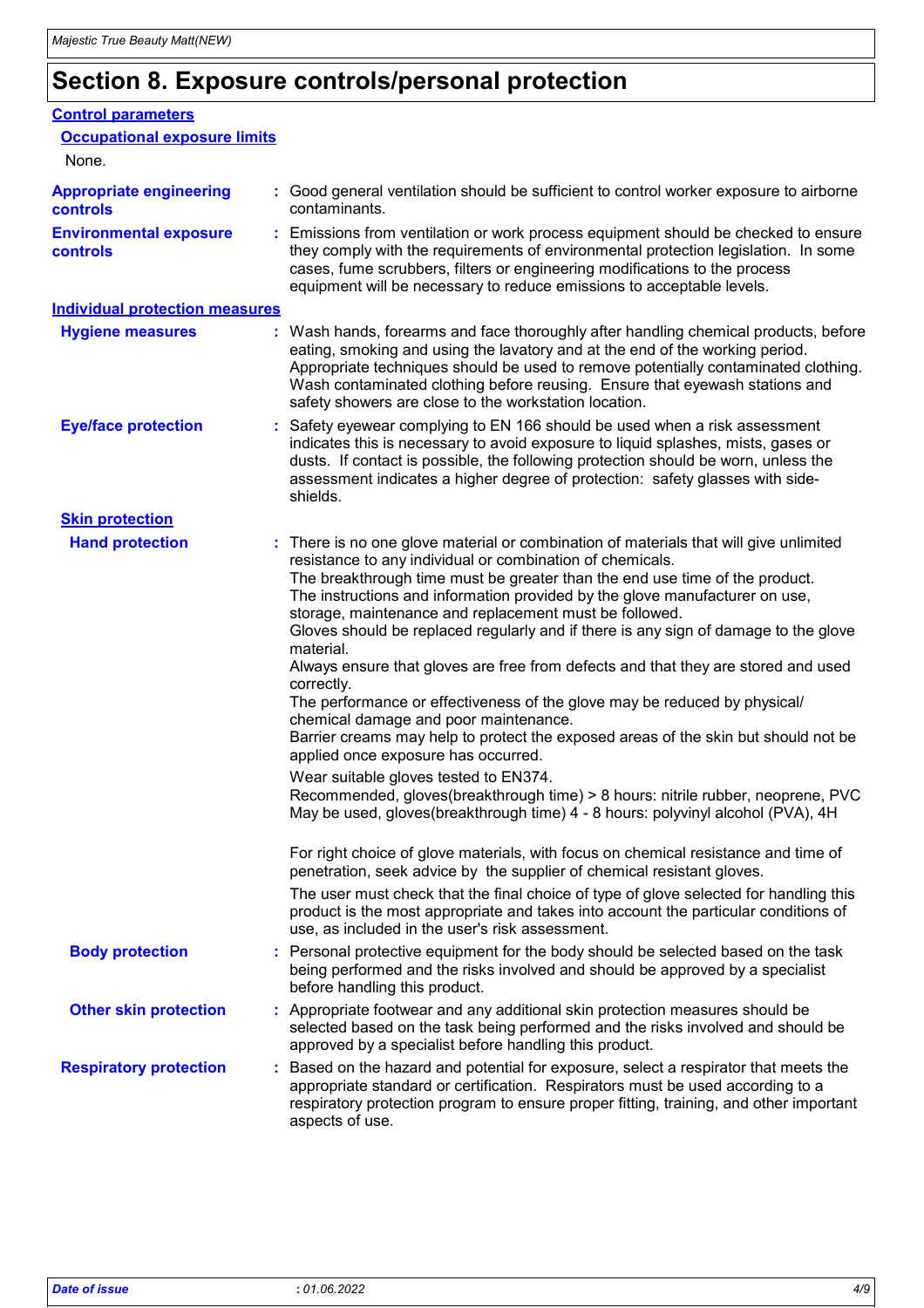## **Section 9. Physical and chemical properties**

| <b>Appearance</b>                                 |                                                                                                                                                         |
|---------------------------------------------------|---------------------------------------------------------------------------------------------------------------------------------------------------------|
| <b>Physical state</b>                             | $:$ Liquid.                                                                                                                                             |
| <b>Colour</b>                                     | : Various                                                                                                                                               |
| <b>Odour</b>                                      | : Characteristic.                                                                                                                                       |
| <b>Odour threshold</b>                            | : Not available.                                                                                                                                        |
| pH                                                | $: 8-9$                                                                                                                                                 |
| <b>Melting point</b>                              | : 0                                                                                                                                                     |
| <b>Boiling point</b>                              | : Lowest known value: 100°C (212°F) (water). Weighted average: 105.64°C (222.2°F)                                                                       |
| <b>Flash point</b>                                | : Not available.                                                                                                                                        |
| <b>Burning time</b>                               | : Not applicable.                                                                                                                                       |
| <b>Burning rate</b>                               | : Not applicable.                                                                                                                                       |
| <b>Evaporation rate</b>                           | : Highest known value: 0.36 (water) Weighted average: 0.35 compared with butyl<br>acetate                                                               |
| <b>Flammability (solid, gas)</b>                  | : Not applicable.                                                                                                                                       |
| Lower and upper explosive<br>(flammable) limits   | $: 0.6 - 12.6%$                                                                                                                                         |
| <b>Vapour pressure</b>                            | : Highest known value: $3.2$ kPa (23.8 mm Hg) (at $20^{\circ}$ C) (water). Weighted average:<br>3.05 kPa (22.88 mm Hg) (at 20°C)                        |
| <b>Vapour density</b>                             | : Highest known value: $7.5$ (Air = 1) (propanoic acid, 2-methyl-, monoester with<br>2,2,4-trimethyl-1,3-pentanediol). Weighted average: 5.06 (Air = 1) |
| <b>Relative density</b>                           | : 1.284 to 1.393 g/cm <sup>3</sup>                                                                                                                      |
| <b>Solubility</b>                                 | : Easily soluble in the following materials: cold water and hot water.                                                                                  |
| <b>Solubility in water</b>                        | : Not available.                                                                                                                                        |
| <b>Partition coefficient: n-</b><br>octanol/water | : Not available.                                                                                                                                        |
| <b>Auto-ignition temperature</b>                  | : Not applicable.                                                                                                                                       |
| <b>Decomposition temperature</b>                  | : Not available.                                                                                                                                        |
| <b>SADT</b>                                       | : Not available.                                                                                                                                        |
| <b>Viscosity</b>                                  | Dynamic: Highest known value: 43.43 cP (propylene glycol) Weighted average:<br>28.08 cP<br>Kinematic (40C): >20.5 cSt                                   |

### **Section 10. Stability and reactivity**

| <b>Reactivity</b>                            | : No specific test data related to reactivity available for this product or its ingredients.                                        |
|----------------------------------------------|-------------------------------------------------------------------------------------------------------------------------------------|
| <b>Chemical stability</b>                    | : The product is stable.                                                                                                            |
| <b>Possibility of hazardous</b><br>reactions | : Under normal conditions of storage and use, hazardous reactions will not occur.                                                   |
| <b>Conditions to avoid</b>                   | : No specific data.                                                                                                                 |
| <b>Incompatible materials</b>                | : Keep away from the following materials to prevent strong exothermic reactions:<br>oxidising agents, strong alkalis, strong acids. |
| <b>Hazardous decomposition</b><br>products   | : Under normal conditions of storage and use, hazardous decomposition products<br>should not be produced.                           |
| <b>SADT</b>                                  | : Not available.                                                                                                                    |

### **Section 11. Toxicological information**

### **Information on toxicological effects**

**Acute toxicity**

| <b>Product/ingredient name</b>             | Result    | <b>Species</b> | <b>Dose</b> | <b>Exposure</b> |
|--------------------------------------------|-----------|----------------|-------------|-----------------|
| 3-iodo-2-propynyl<br>butylcarbamate (IPBC) | LD50 Oral | Rat            | 1470 mg/kg  |                 |
| C(M) T/MIT (3:1)                           | LD50 Oral | Rat            | 53 mg/kg    |                 |

**Irritation/Corrosion**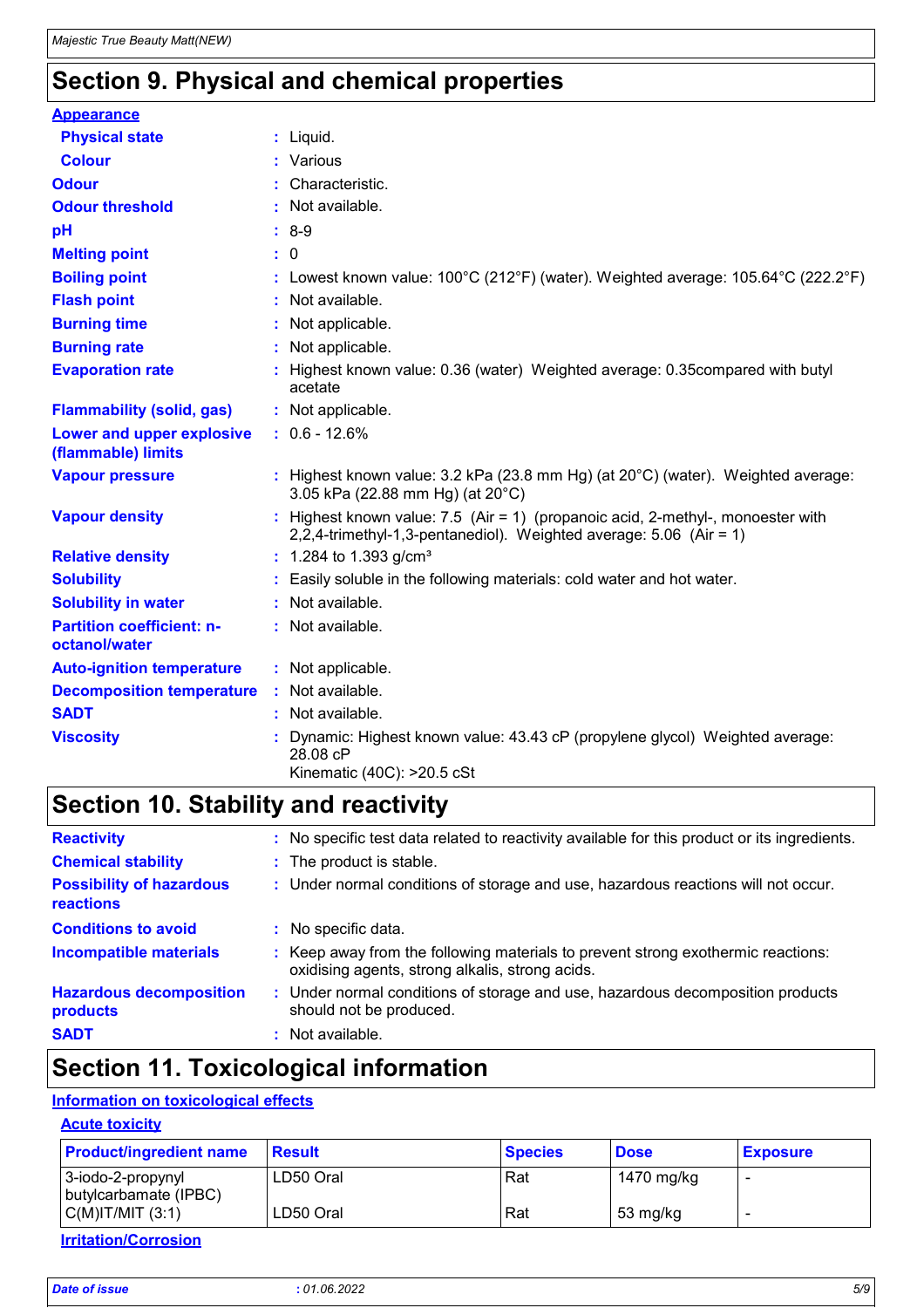# **Section 11. Toxicological information**

| <b>Product/ingredient name</b>             | <b>Result</b>        | <b>Species</b>                       | <b>Score</b> | <b>Exposure</b> | <b>Observation</b> |
|--------------------------------------------|----------------------|--------------------------------------|--------------|-----------------|--------------------|
| 3-iodo-2-propynyl<br>butylcarbamate (IPBC) | Eyes - Irritant      | l Mammal -<br>species<br>unspecified |              |                 |                    |
| Amines, rosin                              | Skin - Mild irritant | Mammal -<br>species<br>unspecified   |              |                 |                    |
|                                            | Eyes - Mild irritant | Mammal -<br>species<br>unspecified   |              |                 |                    |

#### **Sensitisation**

| <b>Product/ingredient name</b>             | <b>Route of</b><br><b>exposure</b> | <b>Species</b>                  | <b>Result</b> |
|--------------------------------------------|------------------------------------|---------------------------------|---------------|
| 3-iodo-2-propynyl<br>butylcarbamate (IPBC) | skin                               | Mammal - species<br>unspecified | Sensitising   |
| $C(M)$ IT/MIT $(3:1)$                      | skin                               | Mammal - species<br>unspecified | Sensitising   |

#### **Mutagenicity**

Not available.

#### **Carcinogenicity**

Not available.

#### **Reproductive toxicity**

Not available.

#### **Teratogenicity**

Not available.

#### **Specific target organ toxicity (single exposure)**

Not available.

#### **Specific target organ toxicity (repeated exposure)**

| <b>Name</b>                             | <b>Category</b> | <b>Route of</b><br><b>exposure</b> | <b>Target organs</b> |
|-----------------------------------------|-----------------|------------------------------------|----------------------|
| 3-iodo-2-propynyl butylcarbamate (IPBC) | Category 1      |                                    | trachea              |

#### **Aspiration hazard**

Not available.

**Information on likely routes :** Not available.

**of exposure**

#### **Potential acute health effects**

| <b>Eye contact</b>                           | : No known significant effects or critical hazards.                                        |     |
|----------------------------------------------|--------------------------------------------------------------------------------------------|-----|
| <b>Inhalation</b>                            | : No known significant effects or critical hazards.                                        |     |
| <b>Skin contact</b>                          | : No known significant effects or critical hazards.                                        |     |
| <b>Ingestion</b>                             | : No known significant effects or critical hazards.                                        |     |
|                                              | <b>Symptoms related to the physical, chemical and toxicological characteristics</b>        |     |
| <b>Eye contact</b>                           | : No specific data.                                                                        |     |
| <b>Inhalation</b>                            | : No specific data.                                                                        |     |
| <b>Skin contact</b>                          | : No specific data.                                                                        |     |
| <b>Ingestion</b>                             | : No specific data.                                                                        |     |
|                                              | Delayed and immediate effects as well as chronic effects from short and long-term exposure |     |
| <b>Short term exposure</b>                   |                                                                                            |     |
| <b>Potential immediate</b><br><b>effects</b> | : Not available.                                                                           |     |
| <b>Potential delayed effects</b>             | : Not available.                                                                           |     |
| <b>Date of issue</b>                         | : 01.06.2022                                                                               | 6/9 |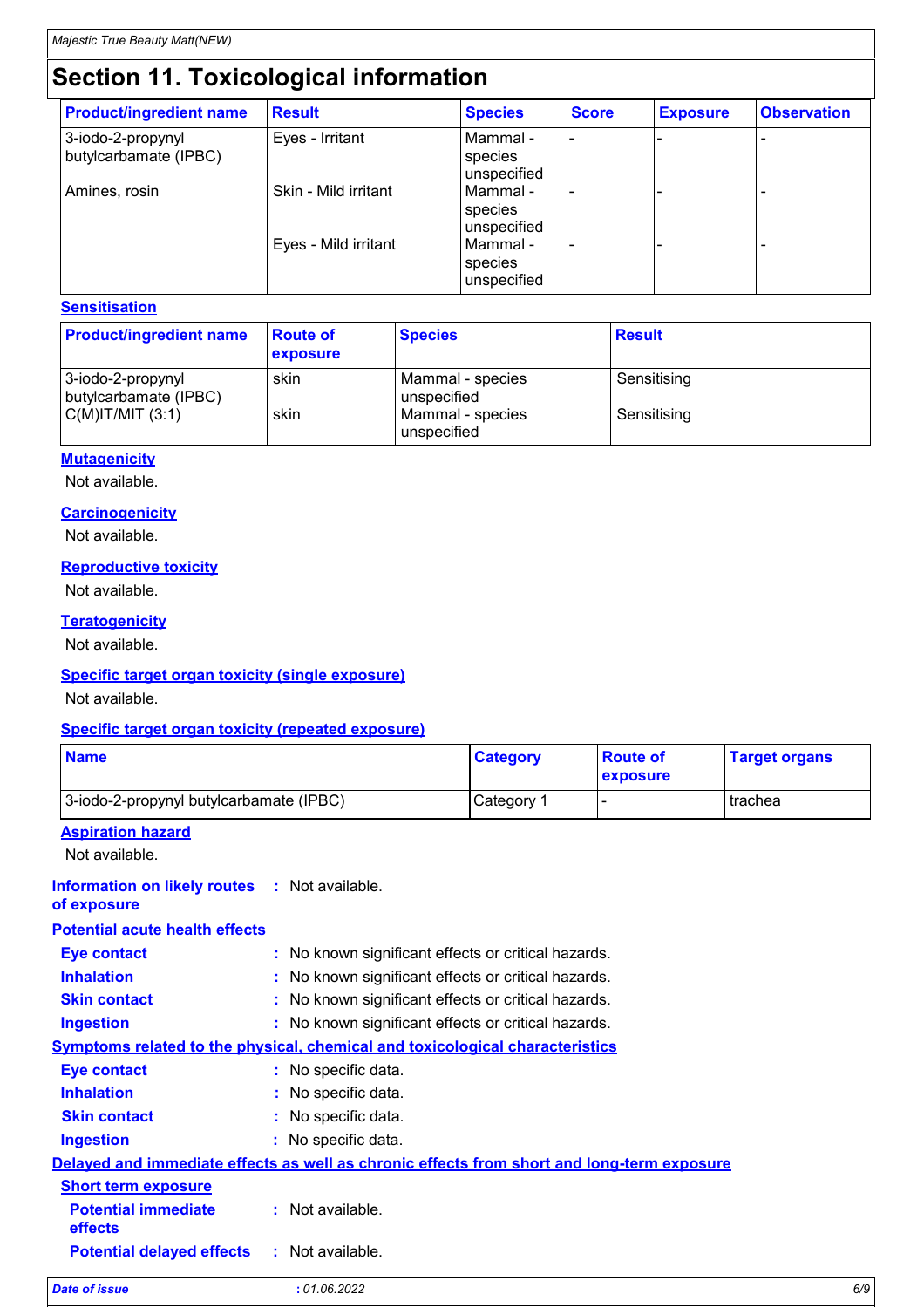## **Section 11. Toxicological information**

| <b>Long term exposure</b>                         |                                                     |
|---------------------------------------------------|-----------------------------------------------------|
| <b>Potential immediate</b><br>effects             | : Not available.                                    |
| <b>Potential delayed effects : Not available.</b> |                                                     |
| <b>Potential chronic health effects</b>           |                                                     |
| Not available.                                    |                                                     |
| <b>General</b>                                    | : No known significant effects or critical hazards. |
| <b>Carcinogenicity</b>                            | : No known significant effects or critical hazards. |
| <b>Mutagenicity</b>                               | : No known significant effects or critical hazards. |
| <b>Teratogenicity</b>                             | : No known significant effects or critical hazards. |
| <b>Developmental effects</b>                      | : No known significant effects or critical hazards. |
| <b>Fertility effects</b>                          | : No known significant effects or critical hazards. |
| <b>Numerical measures of toxicity</b>             |                                                     |
| <b>Acute toxicity estimates</b>                   |                                                     |
| Not available.                                    |                                                     |

## **Section 12. Ecological information**

#### **Toxicity** 3-iodo-2-propynyl butylcarbamate (IPBC) Acute EC50 0.022 mg/l Algae - Scenedesmus subspicatus 72 hours Acute EC50 0.16 mg/l Crustaceans - Daphnia magna 48 hours Acute LC50 0.067 mg/l Fish - Oncorhynchus mykiss 96 hours Chronic NOEC 70 ppb Fresh water  $\vert$  Fish - Oncorhynchus mykiss -Juvenile (Fledgling, Hatchling, Weanling) 96 hours C(M)IT/MIT (3:1) Acute EC50 0.048 mg/l Algae - Pseudokirchneriella subcapitata 72 hours Acute EC50 0.0052 mg/l Algae - Skeletonema costatum 48 hours Acute EC50 0.1 mg/l  $\overline{\phantom{a}}$  Daphnia - Daphnia magna 48 hours Acute LC50 0.22 mg/l Fish - Oncorhynchus mykiss 96 hours<br>Acute NOEC 0.00064 mg/l Algae - Skeletonema costatum 48 hours Acute NOEC 0.00064 mg/l Algae - Skeletonema costatum Chronic NOEC 0.0012 mg/l Algae - Pseudokirchneriella subcapitata 72 hours Chronic NOEC 0.004 mg/l Daphnia - Daphnia magna 21 days Chronic NOEC 0.098 mg/l Fish - Oncorhynchus mykiss 28 days **Product/ingredient name** Result **Result Result Exposure Exposure**

#### **Persistence/degradability**

| <b>Product/ingredient name</b>             | <b>Aquatic half-life</b> | <b>Photolysis</b> | Biodegradability |
|--------------------------------------------|--------------------------|-------------------|------------------|
| 3-iodo-2-propynyl<br>butylcarbamate (IPBC) |                          |                   | Readily          |
| C(M) T/MIT (3:1)                           |                          |                   | Not readily      |

#### **Bioaccumulative potential**

| <b>Product/ingredient name</b> | $\mathsf{LocP}_\mathsf{ow}$ | <b>BCF</b> | <b>Potential</b> |
|--------------------------------|-----------------------------|------------|------------------|
| $C(M)$ IT/MIT $(3:1)$          |                             | l3.16      | low              |

#### **Mobility in soil**

**Soil/water partition coefficient (Koc)** 

**:** Not available.

**Other adverse effects** : No known significant effects or critical hazards.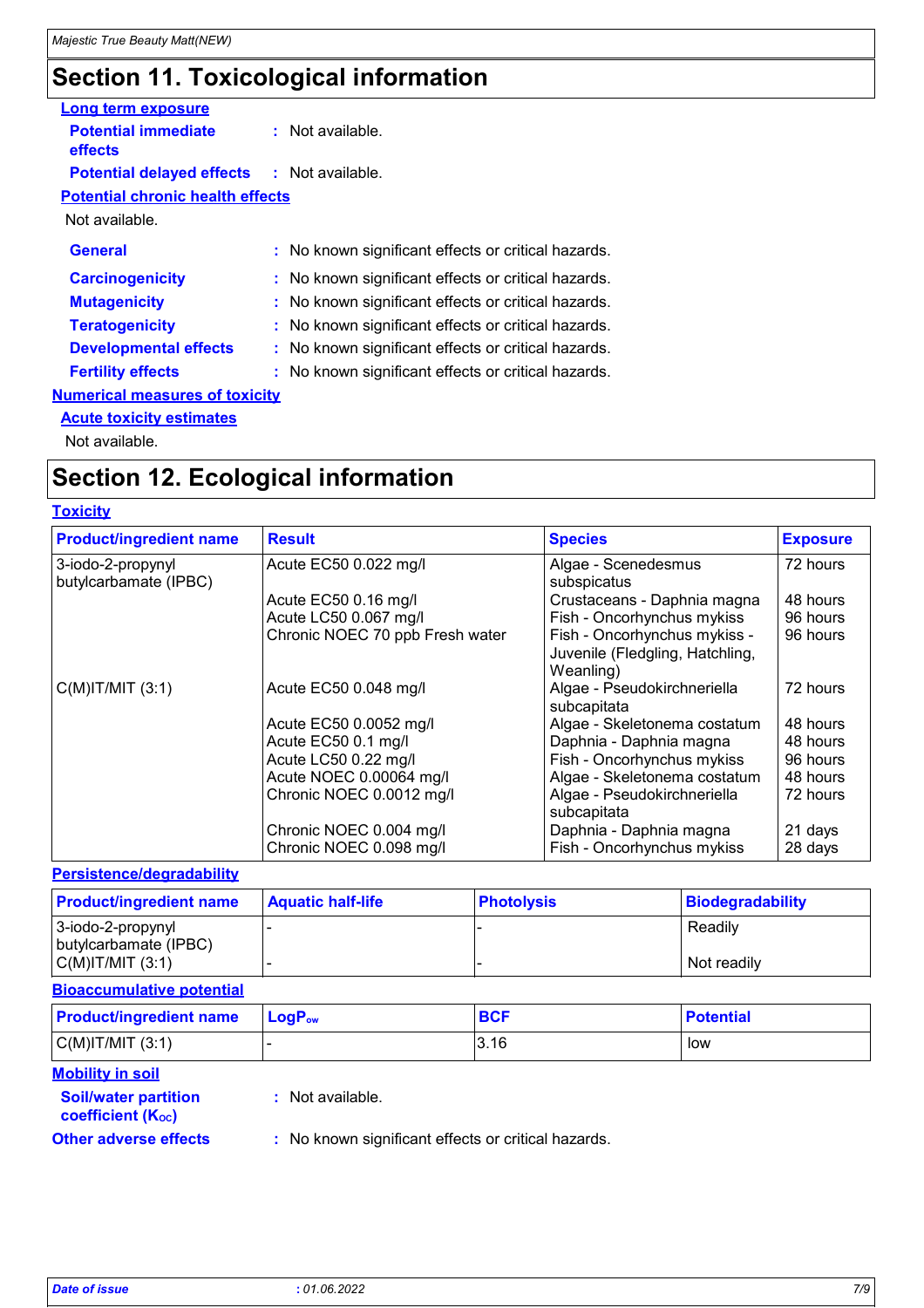### **Section 13. Disposal considerations**

#### **Disposal methods :**

The generation of waste should be avoided or minimised wherever possible. Disposal of this product, solutions and any by-products should at all times comply with the requirements of environmental protection and waste disposal legislation and any regional local authority requirements. Dispose of surplus and nonrecyclable products via a licensed waste disposal contractor. Waste should not be disposed of untreated to the sewer unless fully compliant with the requirements of all authorities with jurisdiction. Waste packaging should be recycled. Incineration or landfill should only be considered when recycling is not feasible. This material and its container must be disposed of in a safe way. Empty containers or liners may retain some product residues. Avoid dispersal of spilt material and runoff and contact with soil, waterways, drains and sewers.

### **Section 14. Transport information**

|                                      | <b>UN</b>                | <b>IMDG</b>              | <b>IATA</b>    |
|--------------------------------------|--------------------------|--------------------------|----------------|
| <b>UN number</b>                     | Not regulated.           | Not regulated.           | Not regulated. |
| <b>UN proper</b><br>shipping name    | ۰                        |                          | ۰              |
| <b>Transport hazard</b><br>class(es) | $\blacksquare$           | $\overline{\phantom{0}}$ | ۰              |
| <b>Packing group</b>                 | $\overline{\phantom{a}}$ | ۰                        | ۰              |
| <b>Environmental</b><br>hazards      | No.                      | No.                      | No.            |
| <b>Additional</b><br>information     | ۰                        |                          |                |

This preparation is not classified as dangerous according to international transport regulations (ADR/RID, IMDG or ICAO/IATA).

### **Additional information**

**ADR / RID**

**Special precautions for user Transport within user's premises:** always transport in closed containers that are **:** upright and secure. Ensure that persons transporting the product know what to do in the event of an accident or spillage.

**Transport in bulk according :** Not available. **to IMO instruments**

## **Section 15. Regulatory information**

#### **Singapore - hazardous chemicals under government control**

None.

### **Section 16. Other information**

| <b>Key to abbreviations</b> | : ATE = Acute Toxicity Estimate<br><b>BCF</b> = Bioconcentration Factor<br>GHS = Globally Harmonized System of Classification and Labelling of Chemicals<br>IATA = International Air Transport Association<br>IBC = Intermediate Bulk Container<br><b>IMDG = International Maritime Dangerous Goods</b><br>LogPow = logarithm of the octanol/water partition coefficient<br>MARPOL = International Convention for the Prevention of Pollution From Ships,<br>1973 as modified by the Protocol of 1978. ("Marpol" = marine pollution)<br>$UN = United Nations$ |
|-----------------------------|---------------------------------------------------------------------------------------------------------------------------------------------------------------------------------------------------------------------------------------------------------------------------------------------------------------------------------------------------------------------------------------------------------------------------------------------------------------------------------------------------------------------------------------------------------------|
| <b>References</b>           | : Not available.                                                                                                                                                                                                                                                                                                                                                                                                                                                                                                                                              |
|                             | Indicates information that has changed from previously issued version.                                                                                                                                                                                                                                                                                                                                                                                                                                                                                        |

### **Notice to reader**

| Date of issue | 01.06.2022<br>. | 8/9 |
|---------------|-----------------|-----|
|---------------|-----------------|-----|